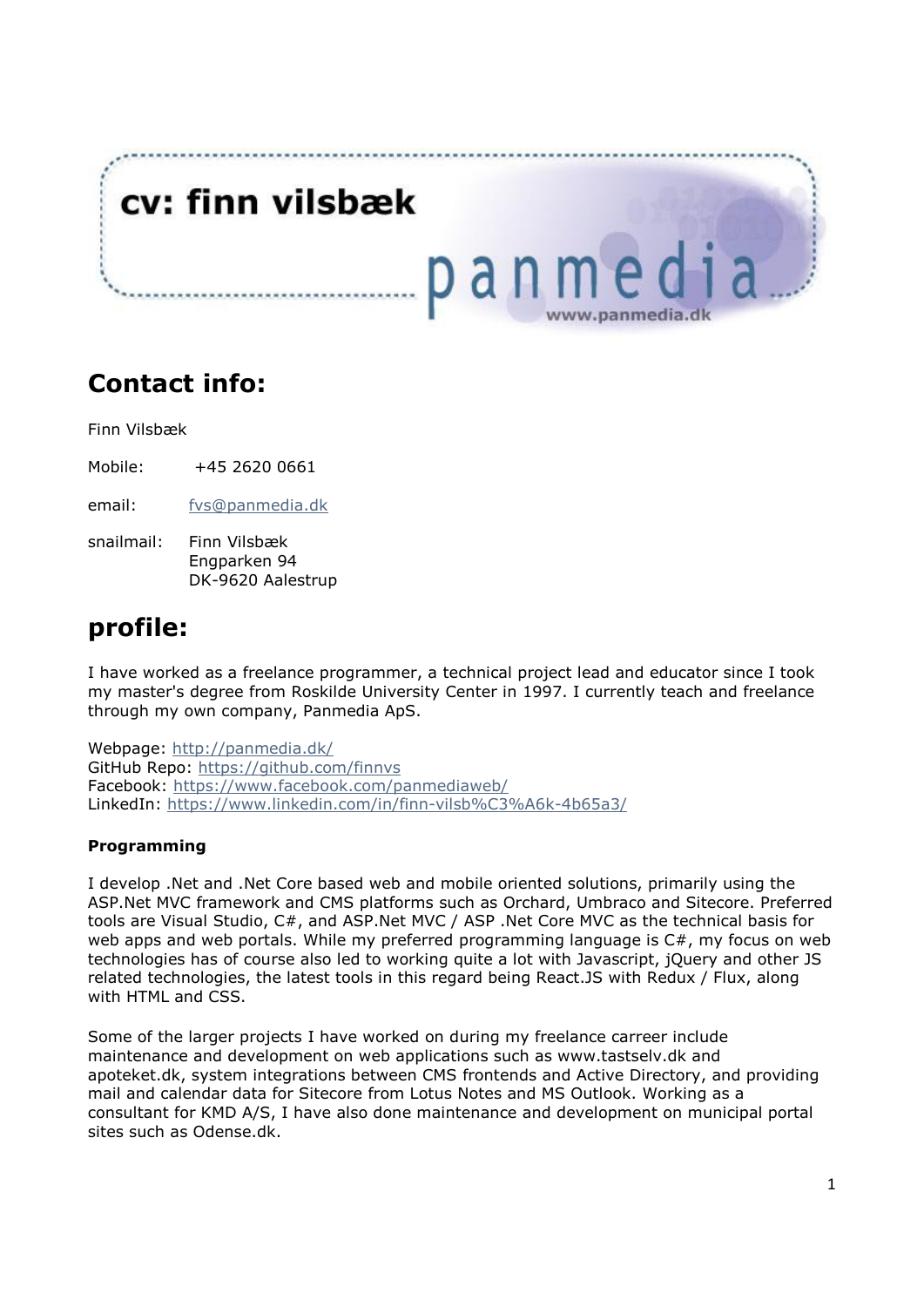#### **Teaching and Project Management**

Recent teaching positions:

#### 2019-2020 (current position):

Lecturing at EA Dania, Skive, at the danish computer science AP degree course. Currently teaching  $1<sup>st</sup>$  and  $2<sup>nd</sup>$  semester students programming skills on the .Net platform, as well as preparing new material for teaching 4<sup>th</sup> semester students .Net Core 3.1 and Blazor running on Raspberry Pi.

#### 2017-2018:

I worked as a teacher at Media College Denmark in Viborg, where I primarily taught Javascript, JQuery and React.js, as well as overseeing various project assignments undertaken by the students at the Web Developer vocational course.

#### 2014-2016:

Lecturing at EA Dania in Skive at the computer science AP programme, where I taught and counselled on all 5 semesters together with my two colleagues. In my previous teaching position with KEA (Københavns Erhvervsakademi) I primarily taught the PBA courses 'Web Programming and Network' and 'Development Environments and Content Management Systems'. I have also taught the courses 'Project Management' and 'Interface Design and Digital Aesthetics'. I have organized and delivered educational activities and workshop-based learning through a number of years in both private enterprises and public institutions. A specialty in private enterprises has been producing concise and understandable presentations of dense technical material in order to clear up misunderstandings in contractual relationships.

In 2003, I took a course held by Magistrenes Efteruddannelse (my professional association) in project management, equivalent to the Danish 'HD' at second semester. I also hold a certification as a Sitecore Developer / Solution Partner, although I have not actively worked on Sitecore projects for some years.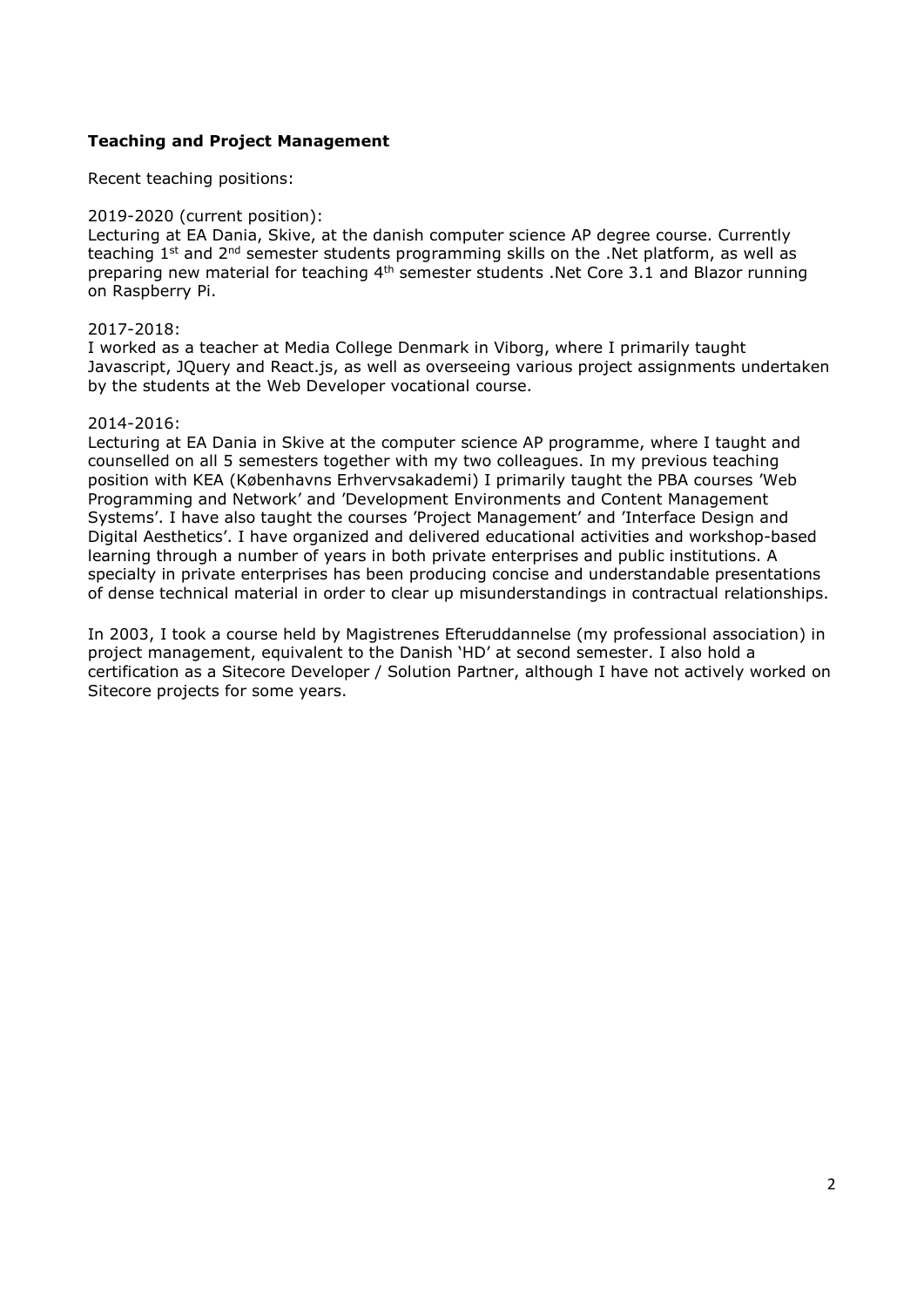# **personal information**

| education          | Cand. Comm 1998                                                                                                                                                                                                                                                                                                                                                                                                                                                                                                                                                                                                                        |
|--------------------|----------------------------------------------------------------------------------------------------------------------------------------------------------------------------------------------------------------------------------------------------------------------------------------------------------------------------------------------------------------------------------------------------------------------------------------------------------------------------------------------------------------------------------------------------------------------------------------------------------------------------------------|
| work<br>experience | Cand. Comm from Roskilde University Centre in the spring of 1998. My<br>master's thesis was centered on the subject of multimedia productions.                                                                                                                                                                                                                                                                                                                                                                                                                                                                                         |
|                    | Educational work for EA Dania (datamatiker education, the danish computer<br>science AP degree study), the danish Web Developer Vocational Course in<br>Grenå and Viborg, and Københavns Erhvervsakademi (PBA in Web<br>Development) from 2010 to present. Prior to holding these positions, I worked<br>las an instructor with interactive media courses at RUC and Pile Mølle<br>produktionsskole (1996-1998). I was hired as a programmer and later also as<br>a project manager at Scanweb A/S in june 1998. Besides my programming<br>role, I worked with technical project management, customer relations, and<br>documentation. |
|                    | In july 2001 I founded Panmedia ApS, and have worked with consulting<br>through this company to date.                                                                                                                                                                                                                                                                                                                                                                                                                                                                                                                                  |
| keywords           | Web apps, technical project management, education.                                                                                                                                                                                                                                                                                                                                                                                                                                                                                                                                                                                     |
|                    | ASP.Net MVC, .Net Core / .Net based CMS solutions (primarily<br>Sitecore, Umbraco and Orchard Core), project management, intranet,<br>extranet, web apps.                                                                                                                                                                                                                                                                                                                                                                                                                                                                              |
|                    | Programming languages and misc. tools:<br>C#, HTML 5, Javascript / jQuery / TypeScript, XML, JSON, MS-SQL,<br>ASP.Net MVC, Visual Studio, .Net Core, Blazor, WPF, Azure.                                                                                                                                                                                                                                                                                                                                                                                                                                                               |
|                    | Communication:                                                                                                                                                                                                                                                                                                                                                                                                                                                                                                                                                                                                                         |
|                    | English and Danish at professional contract negotiation level,<br>negotiations with clients, software product documentation and<br>technical documentation.                                                                                                                                                                                                                                                                                                                                                                                                                                                                            |
| languages          | Danish, English                                                                                                                                                                                                                                                                                                                                                                                                                                                                                                                                                                                                                        |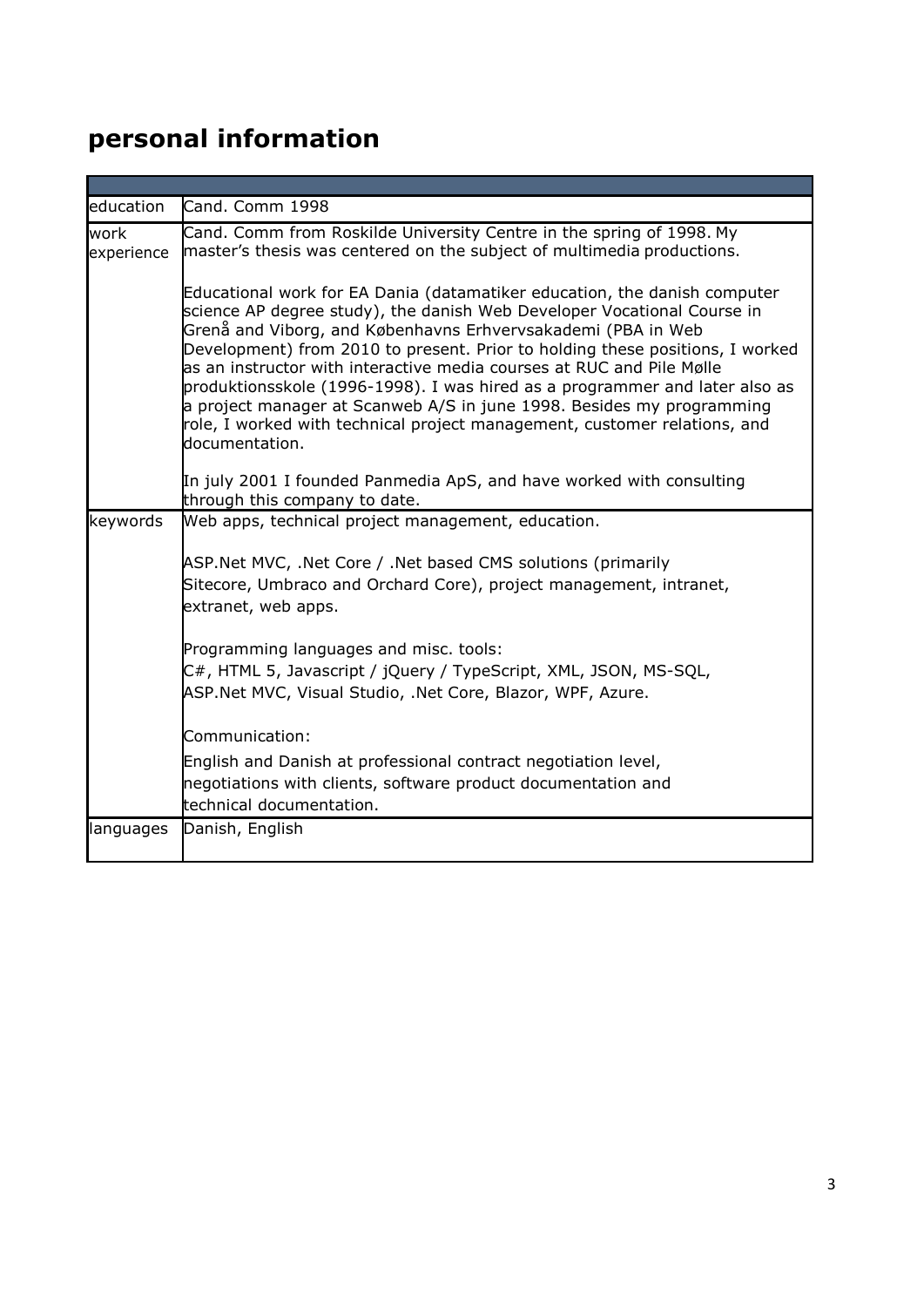# **professional experience**

| period    | professional experience                                                                                                                                                                                                                                                                                                                                                                                                                                                                                                                                                                          |
|-----------|--------------------------------------------------------------------------------------------------------------------------------------------------------------------------------------------------------------------------------------------------------------------------------------------------------------------------------------------------------------------------------------------------------------------------------------------------------------------------------------------------------------------------------------------------------------------------------------------------|
| 2019-2020 | Job change midsummer to lecturing at EA Dania, Skive, at the<br>danish computer science AP degree course. Currently teaching<br>1st and 2 <sup>nd</sup> semester students programming skills on the .Net<br>platform, as well as preparing new material for teaching .Net<br>Core 3.1 and Blazor running on Raspberry Pi.                                                                                                                                                                                                                                                                        |
| 2018-2019 | Course instructor primarily in frontend technologies (Javascript,<br>React.js with Flux / Redux) at the Web Developer vocational<br>course at Medieskolerne in Viborg, as well as minor freelance<br>jobs.                                                                                                                                                                                                                                                                                                                                                                                       |
| 2016-2017 | Freelance consulting through Panmedia ApS - website for<br>Fælleskassen (a Danish bank, see www.faelleskassen.dk)<br>undertaken as an Umbraco V4 to V7 upgrade. Frontend<br>development, such as various bootstrap extensions / design<br>tweaks, and research on streaming media for Realdania Fonden.<br>Webapps with Orchard CMS during 2016 / 2017:<br>http://sang-skriver.azurewebsites.net (community site)<br>http://www.stavtrupterapi.dk<br>Course instruction in April / May / June 2017 at the web<br>developer courses run by Viden Djurs and the Danish Media<br>Schools in Viborg. |
| 2014-2016 | Lecturer at EA Dania, Skive, at the danish computer science AP<br>degree course. I have taught programming, Networks, Operative<br>Systems courses with examples and assignments given in C# on<br>the .Net platform. I have done some Azure setups for use by the<br>students, as well as some Xamarin and Universal Windows<br>Platform (Win 10) based mobile solutions for use in class.                                                                                                                                                                                                      |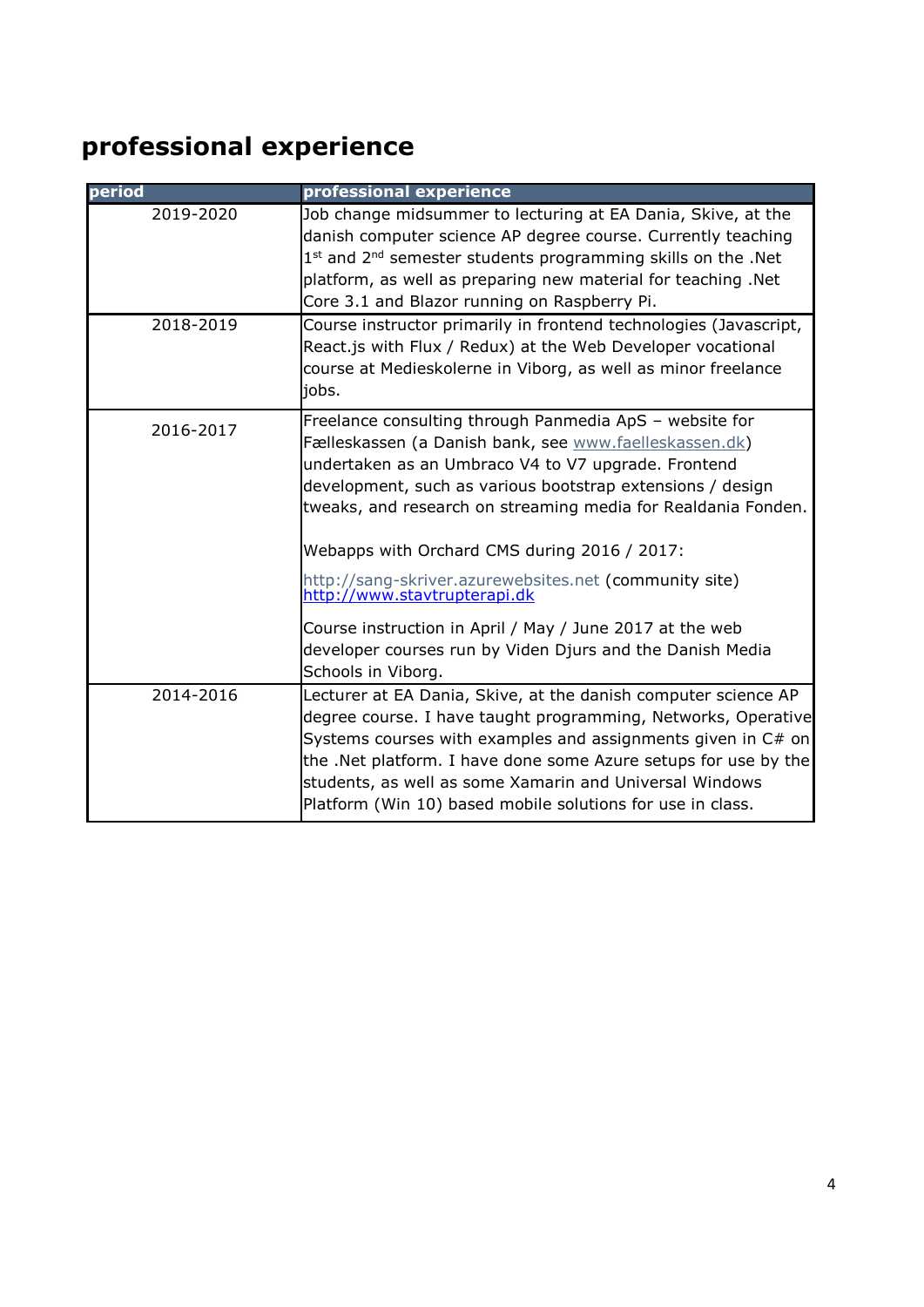| 2010-2014    | Instructor and lecturer at Copenhagen School of Design and<br>Technology (KEA) where I taught web development at the<br>professional bachelor (PBA) level. Setup and maintenance of a<br>virtual server environment consisting of Win 2008 and Ubuntu<br>virtual machines running on VmWare ESX, development of<br>course material and concepts, lecturing on MVC for web<br>development.<br>Tools and methodologies: OOP, MVC using CakePHP, CodeIgniter<br>and ASP.Net MVC, VS 2010, AJAX, JSON, Javascript, jQuery, |
|--------------|------------------------------------------------------------------------------------------------------------------------------------------------------------------------------------------------------------------------------------------------------------------------------------------------------------------------------------------------------------------------------------------------------------------------------------------------------------------------------------------------------------------------|
|              | XML-RPC, Ling 2 Sql, Fluent NHibernate, C# 3.0, .Net 3.5 / 4.0,<br>MS-SQL Server 2008, the Orchard open source CMS, CSS<br>frameworks such as YUI Grids, TDD and Unit testing in the .Net<br>MVC framework.                                                                                                                                                                                                                                                                                                            |
| 2009         | Developing of some small scale integration proof-of-concepts<br>between the ASP.Net MVC framework and the Google Maps web<br>API.                                                                                                                                                                                                                                                                                                                                                                                      |
|              | Tools: OOP (Repository, MVC), VS 2008, AJAX, JSON, Javascript,<br>$jQuery$ , Ling 2 Sql, C# 3.0, .Net membership classes, .Net 3.5,<br>MS-SQL Server 2005, MS VS 2008 unit test framework for TDD.                                                                                                                                                                                                                                                                                                                     |
| 2009         | Consulting for Soco System A/S.                                                                                                                                                                                                                                                                                                                                                                                                                                                                                        |
|              | General maintenance and development of a company product<br>database driven website using Sitecore CMS.                                                                                                                                                                                                                                                                                                                                                                                                                |
|              | · Visual Studio 2003, Sitecore CMS v 4.3.2, C#, IIS 6.0, HTML,<br><b>XSLT</b>                                                                                                                                                                                                                                                                                                                                                                                                                                          |
| 2009         | Consulting for VKR Holding A/S.                                                                                                                                                                                                                                                                                                                                                                                                                                                                                        |
|              | Development of www.windowcollection.dk in a Sitecore Web<br>Portal framework.                                                                                                                                                                                                                                                                                                                                                                                                                                          |
|              | Tools:<br>· Visual Studio 2005, Sitecore CMS v 5.3, C#, IIS 6.0, HTML,<br><b>XSLT</b>                                                                                                                                                                                                                                                                                                                                                                                                                                  |
| Aug-Dec 2008 | Consulting for Netcompany A/S.                                                                                                                                                                                                                                                                                                                                                                                                                                                                                         |
|              | General maintenance and development of a large public website<br>(www.apoteket.dk), utilizing Sitecore CMS.                                                                                                                                                                                                                                                                                                                                                                                                            |
|              | Tools:<br>· Visual Studio 2005, Sitecore CMS v 5.3, C#, IIS 6.0, HTML,<br>XSLT, SVN, TortoiseSVN, SQL Server 2005, RedGate SQL<br>Compare                                                                                                                                                                                                                                                                                                                                                                              |
|              | Platforms:                                                                                                                                                                                                                                                                                                                                                                                                                                                                                                             |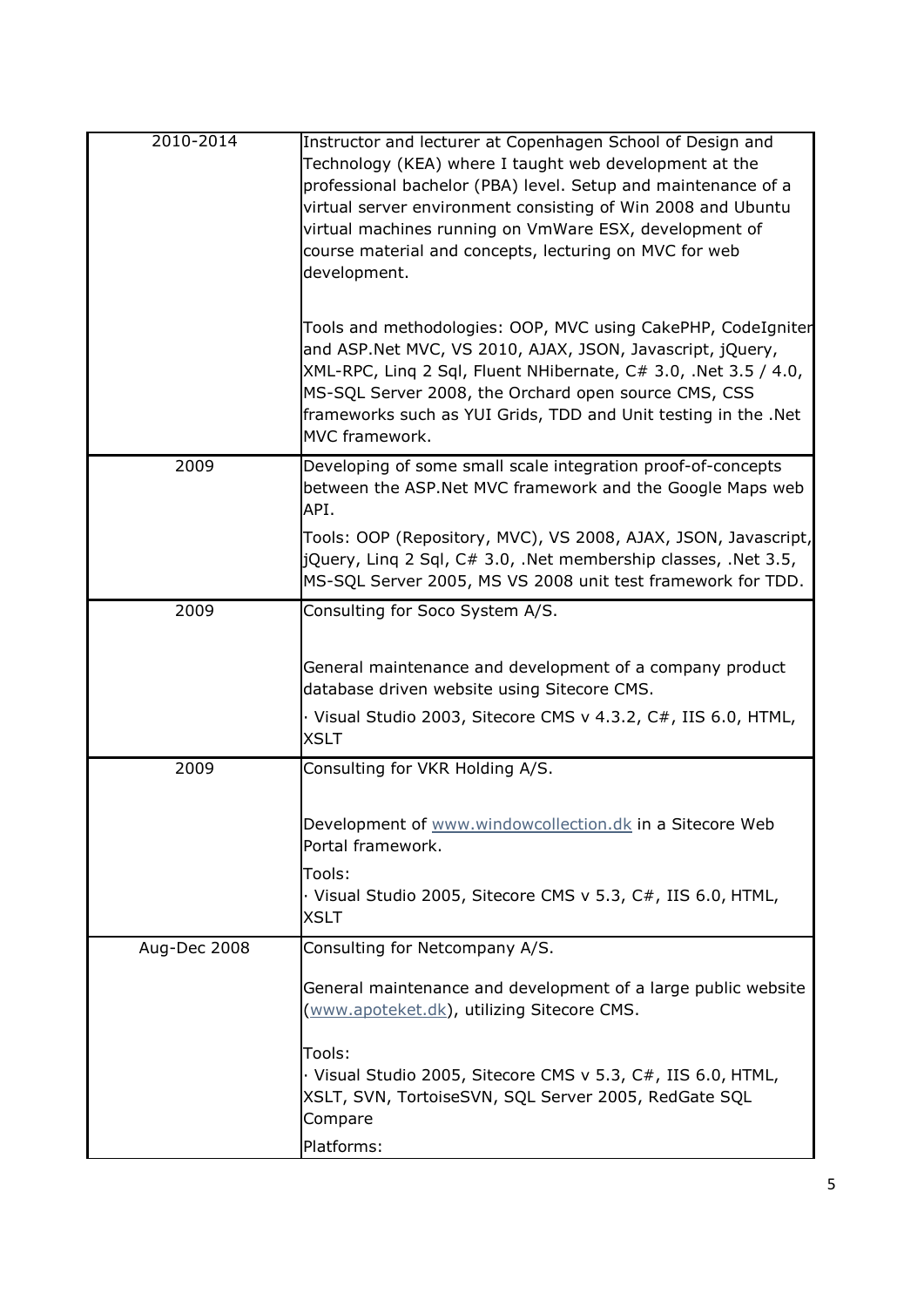|                        | · XP / Windows 2003 Server, .Net Framework, ASP.Net 2.0                                                                                                                                                                                                                                                                                            |
|------------------------|----------------------------------------------------------------------------------------------------------------------------------------------------------------------------------------------------------------------------------------------------------------------------------------------------------------------------------------------------|
| Jan - Feb 2008         | Self study for an IT University course in advanced object<br>oriented programming $(C#)$                                                                                                                                                                                                                                                           |
|                        | Tools and methodology: OOP patterns and practices in<br>implementing a UML diagram tool (WinForms, .Net 2.0). The<br>project was migrated to the then-new VS 2008 environment and<br>Net 3.5.                                                                                                                                                      |
| Aug 2007 - Dec 2007    | Web programmer, KMD A/S                                                                                                                                                                                                                                                                                                                            |
|                        | Consulted for KMD A/S as web programmer on a large web<br>project for the end customer SKAT. The project was based on<br>.Net 1.1 technology.                                                                                                                                                                                                      |
|                        | Tools: Visual Studio .Net 2003, C#, Mercury (bugtracking<br>software).                                                                                                                                                                                                                                                                             |
| Jan 2007 - April 2007  | Consulting work for VKR Holding A/S<br>Extensions for Sitecore CMS - 'VKRNet 2.0'. Minor changes of<br>the existing web site, and planning for later implementation of a<br>'staging' setup.                                                                                                                                                       |
|                        | Tools:<br>Sitecore CMS, VB.Net, C#, ASP.Net, IIS 6.0, HTML, XML, XSLT,<br>Windows 2003 Server, .Net Framework, ASP.Net                                                                                                                                                                                                                             |
|                        | July 2006- December 2006 Consulting work for KMD A/S.                                                                                                                                                                                                                                                                                              |
|                        | Technical project manager with direct contact to some larger<br>customers in the Danish market, including CBB Mobil A/S,<br>Beskæftigelsesministeriets IT (BiT), Økonomistyrelsen (ØS),<br>Landbrugets Rådgivningscenter, Hjemmeværnet and others.                                                                                                 |
|                        | Evaluation of technical issues related to daily maintenance<br>activities at KMD A/S, web hosting dept. in Odense, as well as a<br>variety of customer facing roles, and specification development<br>for a small part of a large public contract offering (BBR, aka.<br>Bygge- og Boligregisteret, the Danish central building registry).         |
| September 2006         | Consulting work for Grundfos A/S and Philips DK<br>Minor changes to CD-ROM software.                                                                                                                                                                                                                                                               |
| May 2006- July 2006    | Consulting work for B&O Medicom A/S<br>Project management and programming in connection with CD-<br>ROM production.                                                                                                                                                                                                                                |
| Oct-2005 to April 2006 | Consulting work for KMD A/S<br>Maintenance and development - modules for Sitecore<br>installations deployed by KMD A/S, support of larger web<br>application frameworks.                                                                                                                                                                           |
|                        | Activities included:<br>• Calendar module with integration of .NET calendar controls<br>from Infragistics in the Sitecore framework.<br>• Project lead for task force (4 persons) time-critical<br>development tasks for a large danish municipal site (Høje<br>Tåstrup Kommune).<br>• Research and development of small-scale test applications / |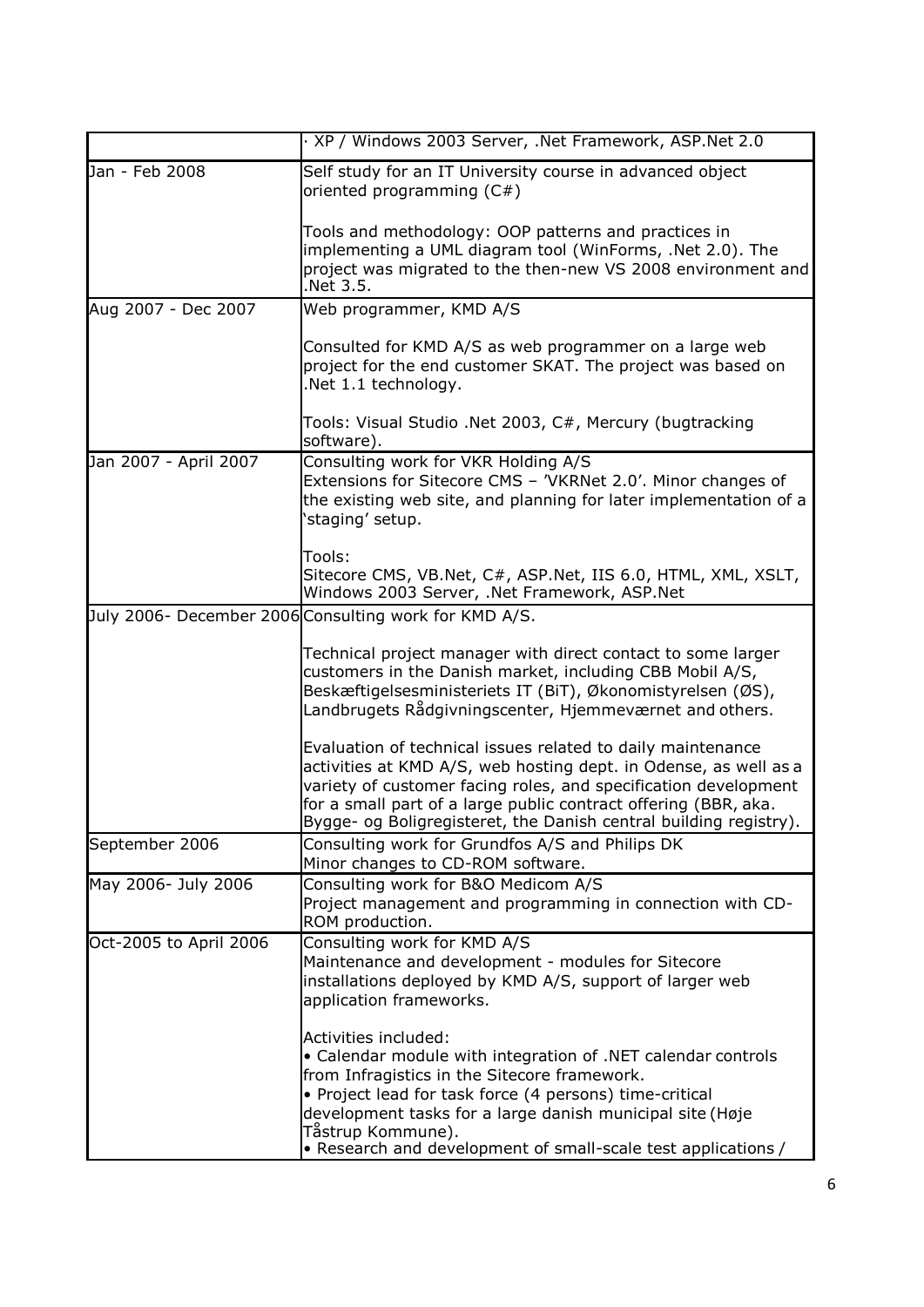|                                  | monitoring tools for IIS 6.0 and Sitecore (SQL queries against<br>text / xml files, based on the MS LogParser tool).                                                                                                                                                 |
|----------------------------------|----------------------------------------------------------------------------------------------------------------------------------------------------------------------------------------------------------------------------------------------------------------------|
|                                  | Technologies: .Net, C#, Visual SourceSafe, Windows Server<br>2000, Windows Server 2003, Sitecore CMS, IIS 6.0, SQL, MS<br>LogParser.                                                                                                                                 |
| July - Oct 2005                  | Integration between Sitecore and AD (Active Directory at Velux<br>IT Dept.), extensions for user validation, upgrading of the<br>Sitecore installation to version 4.3.2, various adjustments in the<br>code base and some SQL server setup / application monitoring. |
|                                  | User validation in 'live mode' from AD was brought together with<br>existing mechanisms which the Intranet application already<br>utilized to validate UID's against the Domino directory.                                                                           |
| September- Oct 2005              | Partial rewrite and enhanced functionality for a CD-ROM based<br>CMS tool developed originally by other contractors for Combo IT<br>A/S. The tool is in use in-house at a major Danish industrial<br>manufacturing plant.                                            |
|                                  | Tools: Macromedia Director MX 2004, Flash MX, PDF filformater<br>/ various Xtras for Director: PPviewer, BudApi, Tabuleiro<br>WebXtra, DirectOS, cXtraTreeView.                                                                                                      |
| July 2005                        | Teaching a one-week intensive course, 'Web Basic' for The<br>Vocational School (Teknisk Skole) of Copenhagen.                                                                                                                                                        |
|                                  | Tools: Dreamweaver MX 2004, Internet Explorer 6, Firefox,<br>Photoshop                                                                                                                                                                                               |
| April - May 2005                 | Course in PHP programmering undertaken for MIK, the<br>Multimedia designer vocational course in Copenhagen.                                                                                                                                                          |
|                                  | Tools: PHP v. 4.3.10, Dreamweaver MX, Internet Explorer 6                                                                                                                                                                                                            |
|                                  | Platform: PHP / FreeBSD 4.11                                                                                                                                                                                                                                         |
| March 2005                       | Reorganization and new functionality for an existing web<br>application for Combo IT A/S.                                                                                                                                                                            |
|                                  | Tools:                                                                                                                                                                                                                                                               |
|                                  | · Macromedia Flash MX, Actionscript 2.0, Acrobat Reader, PDF                                                                                                                                                                                                         |
|                                  | Platform:<br>· Windows                                                                                                                                                                                                                                               |
| Nov 2003 to<br>Dec. 2004<br>land | Implementation, intranet web site for a major Danish holding<br>company.                                                                                                                                                                                             |
| Jan - June 2005                  | Tools:<br>- Sitecore CMS, various .Net components, VB.Net, Proposion<br>N2N ADO.Net Data Connector, Lotus Notes, Domino Server,<br>ASP.Net, IIS 6.0, HTML, XML, XSLT, Javascript.                                                                                    |
|                                  | This project has produced a number of interesting data<br>integration solutions between Notes databases and the .Net<br>environment, bringing Notes and Domino data into the MSIE<br>browser environment in order to create a uniform GUI and to                     |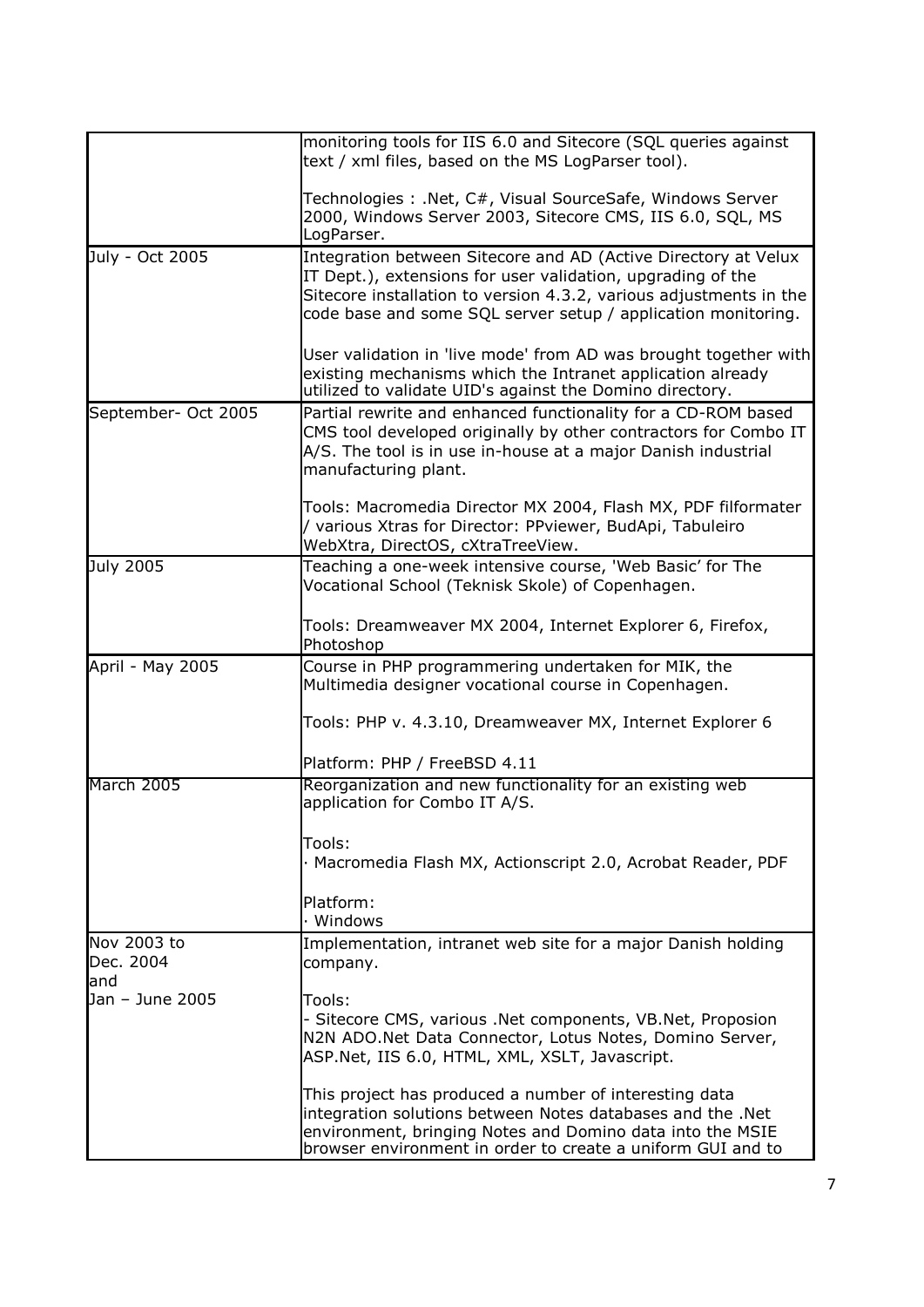|                     | ensure easy access to physically dispersed data.                                                                                                                                                                                                                                                                           |
|---------------------|----------------------------------------------------------------------------------------------------------------------------------------------------------------------------------------------------------------------------------------------------------------------------------------------------------------------------|
|                     | Platform:<br>- Windows 2003 Server, .Net Framework, ASP.Net, Lotus<br>Domino                                                                                                                                                                                                                                               |
| Oct - Dec 2003      | Taught a course in Flash and Photoshop, performed in English<br>for a group of chinese students, Vocational Training Centre of<br>Copenhagen.                                                                                                                                                                              |
| August - Sept. 2003 | Corporate website content created by another contractor for a<br>major Danish holding company was adapted and moved from<br>Flash to a Dreamweaver MX implementation in order to achieve<br>better in-house content management.                                                                                            |
|                     | Tools:<br>- Macromedia Dreamweaver MX, Fireworks MX, Contribute 2                                                                                                                                                                                                                                                          |
|                     | Platform:<br>-Windows                                                                                                                                                                                                                                                                                                      |
| June -July 2003     | Consultancy services related to the restructuring and<br>development of intranet facilities for a major Danish holding<br>company.                                                                                                                                                                                         |
|                     | Tools:<br>· Lotus Notes R5 (Domino Designer), Excel                                                                                                                                                                                                                                                                        |
|                     | Platform:<br>· Windows                                                                                                                                                                                                                                                                                                     |
| June 2003           | Interactive sound program "Gardehusarer", developed for<br>Roskilde Museums special exhibit about the Danish Gardehusar<br>Regiment, 2003.                                                                                                                                                                                 |
|                     | Tool:<br>· Macromedia Director 8.5                                                                                                                                                                                                                                                                                         |
|                     | Platform:<br>· Windows                                                                                                                                                                                                                                                                                                     |
| May 2003            | Development of an online / offline Flash MX application for<br>Radiometer Medical A/S, for use as a sales tool in the field.                                                                                                                                                                                               |
|                     | Tools:<br>· Flash MX (Actionscript)<br>· XML                                                                                                                                                                                                                                                                               |
|                     | Platform:<br>· Windows                                                                                                                                                                                                                                                                                                     |
| Feb - March 2003    | Took a course in project management, equivalent to the danish<br>HD level, arranged by 'Magistrenes efteruddannelse'.                                                                                                                                                                                                      |
| Feb. 2003           | Panmedia ApS was invited to submit a bid based on a Request<br>For Proposal produced by UNDP / IAPSO in Copenhagen. The bid<br>covered the proposed redevelopment of the IAPSO / UN<br>international supplier database. Project management and<br>general input for the bid structure and the functional<br>specification. |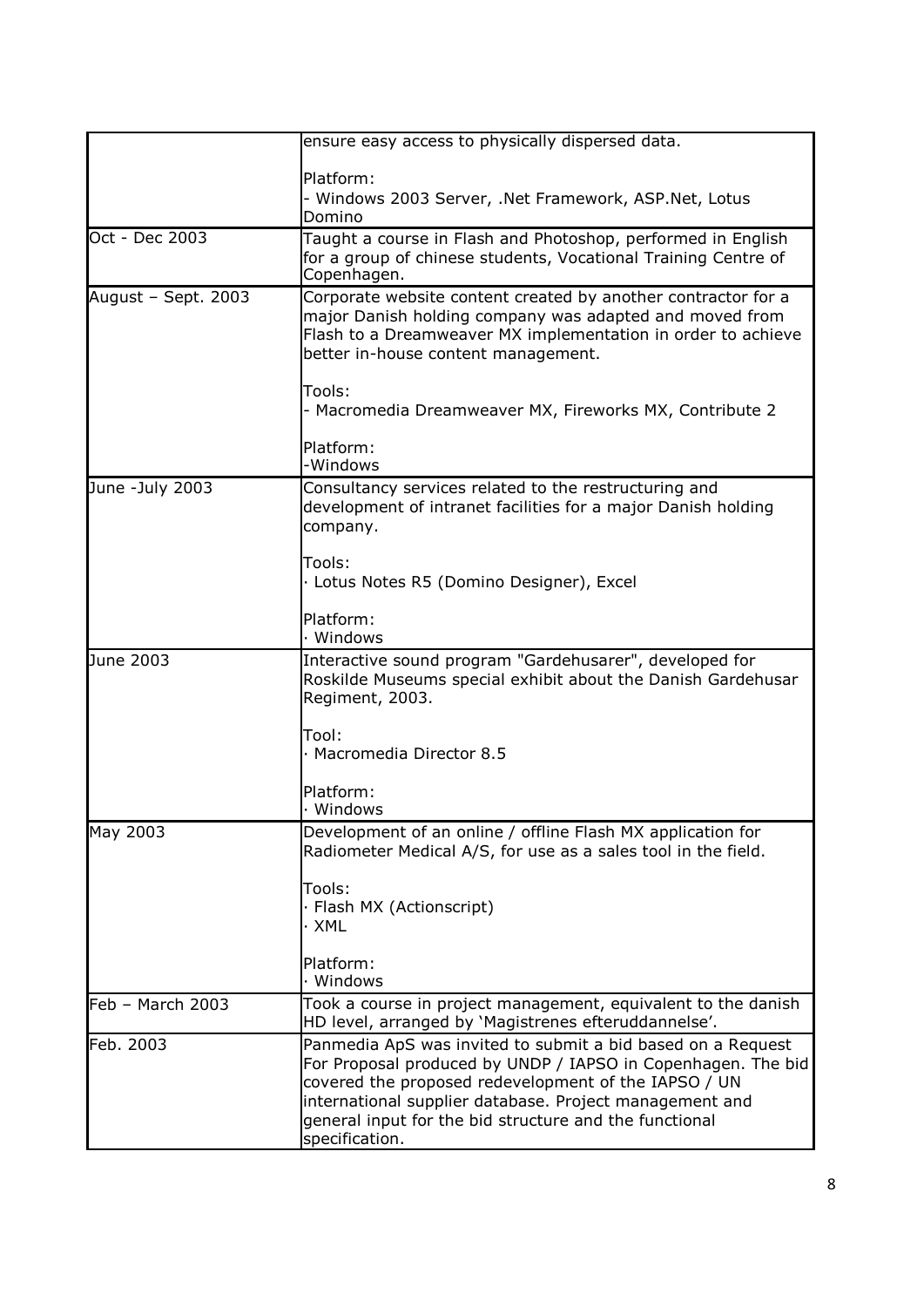| 2002      | Various programming assignments as a consultant for Panmedia<br>ApS, primarily related to Internet Access technology.<br>Tools:<br>· Director (Lingo),<br>calls to various xtras / shared libraries for system configuration<br>on the PC and Mac platforms.<br>Platforms:<br>· Windows (all variants excepting Windows CE)<br>$\cdot$ MacOS (8.0 to 9.x).<br>The contracted work consisted of implementation, beta testing |
|-----------|-----------------------------------------------------------------------------------------------------------------------------------------------------------------------------------------------------------------------------------------------------------------------------------------------------------------------------------------------------------------------------------------------------------------------------|
|           | and bugfixing in a team environment, producing a complex<br>cross-platform internet access product. A number of innovative<br>solutions in the field were developed during this project.                                                                                                                                                                                                                                    |
| 1998-2001 | Employed by an independent Danish internet company as GUI<br>programmer in june 1998. Assisted in developing crossplatform<br>Internet Access CD's for PC and Mac.                                                                                                                                                                                                                                                          |
|           | Project management and overseeing the practical<br>implementation of an ecommerce web solution produced for a<br>major danish retail business.                                                                                                                                                                                                                                                                              |
|           | Development tools and environments: Macromedia Director, MS<br>SQL server, SAP R/3, various internet protocols for<br>communication with external systems, XML interfacing against<br>SAP R/3 for enabling the processing of ecommerce transaction<br>data from a website within SAP.                                                                                                                                       |
| 1996-97   | Part time lecturer at the Communications studies module 1<br>multimedia workshop at Roskilde University, over the course of<br>several semesters. Planning and teaching a multimedia<br>educational program spanning 11/2 years with participation by<br>students from the municipal production school of Ishøj during<br>1996-97.                                                                                          |
|           | Multimedia display database, 1997 for Roskilde Museum,<br>consisting of slide show stories centered on local historical items.                                                                                                                                                                                                                                                                                              |
|           | Development tool: Macromedia Director                                                                                                                                                                                                                                                                                                                                                                                       |
| 1995      | Interactive exhibit "Roskildehistorier", produced for the special<br>exhibition about Roskilde Festival in 1995. The production was<br>used as case material for my master's thesis at Roskilde<br>University.                                                                                                                                                                                                              |
|           | Development tool: Macromedia Director                                                                                                                                                                                                                                                                                                                                                                                       |